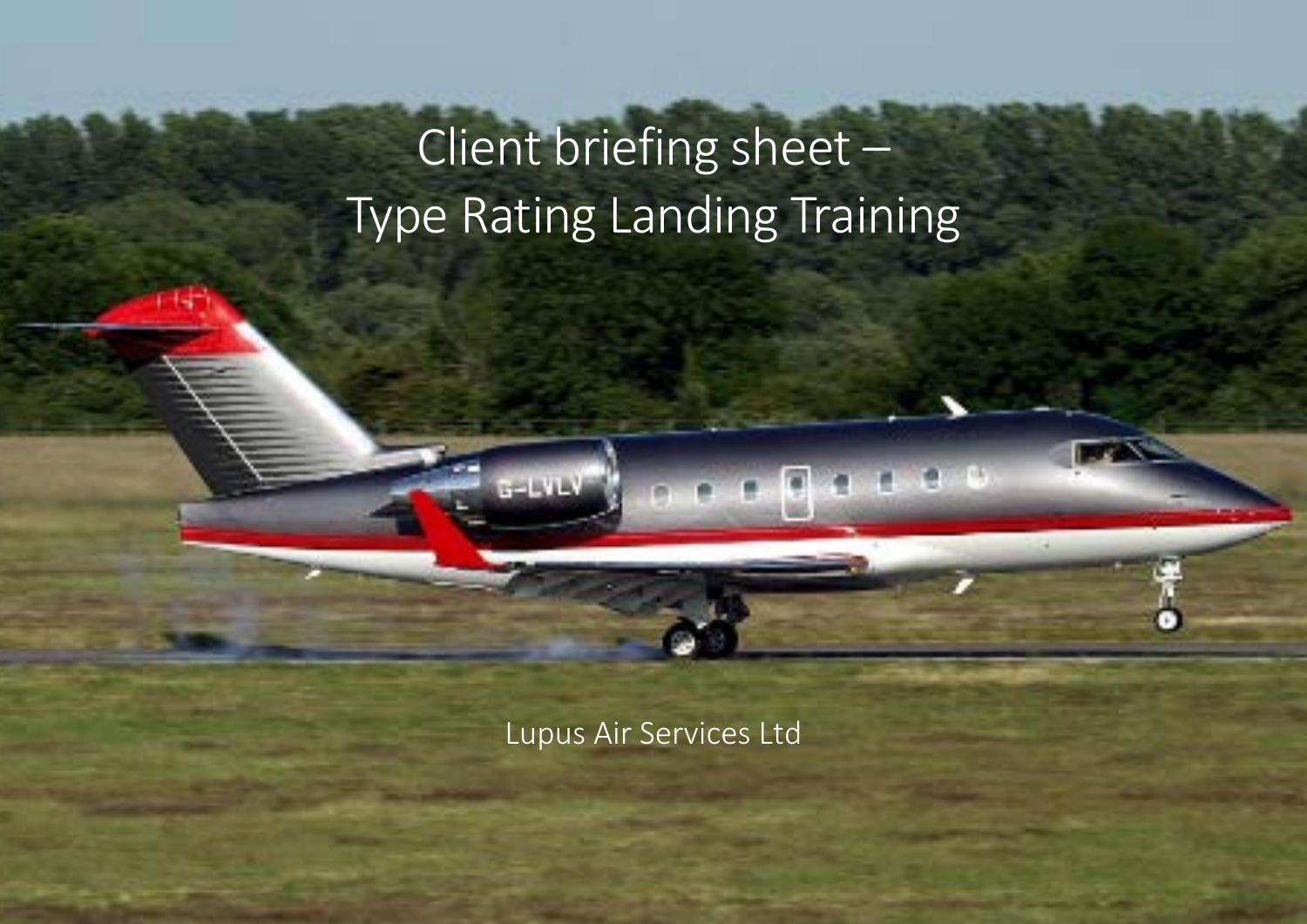

## 1 Introduction

Thank you for using Lupus Air Services to complete your aircraft type rating. This briefing explains what we need to do to get this done as easily as possible.

## 2 Why we need to do it

Many people are familiar with being able to find a TRI for the aircraft then go and fly the circuits. Unfortunately, the EASA rules no longer allow this freedom. The landings for a type rating have to be done within an Approved Training Organisation (ATO), and some National Aviation Authorities (NAAs) insist that it is the same ATO as carried out the ground and simulator training.

To address this issue, Lupus Air Services supply instructors within an ATO framework to enable you to complete your or your employee's type rating. We work in conjunction with all the major simulator training providers where this is required by your NAA.

## 3 What we offer

We will supply an instructor at a location convenient for you to do the required training. We will provide course completion certificates and sign any other required paperwork.

We can arrange all travel and flight planning if required, or you may wish to do that yourself.

## 4 What we need from you

The first thing we require is an aircraft! The basic model is that we come to you wherever your aircraft is. If you do not have an aircraft or it is unavailable for whatever reason, we will endeavour to help you find one. However, the commercial arrangements for the use of that aircraft are entirely between you and the owner/operator.

Whichever aircraft we use, it has to be listed on our ATO. All we require for this are copies of the usual certificates of airworthiness and registration, evidence that the aircraft is on a maintenance programme and a statement as to whether the aircraft has its own MEL or is operating to a MMEL. Finally we need a cover note from the aircraft insurers showing that the correct coverage is in place.

We also need some details of the student and his/her experience, along with information on where the aircraft is located.

A full list is attached at the end of this sheet.

## 5 Suitable airport for training

We will work with you to plan the training at a suitable airport. If possible we will do it at the airport where the aircraft is located. However, this is not always possible for either traffic reasons or due to the runway being inadequate.

Touch and go landings require considerably more runway that normal operations, with no obstacles in the vicinity. We have a list of the minimum required for each type.

It is possible to conduct the training with full stop landings and taxying back to take off again on a normal length runway, but this is extremely time consuming and wearing on the brakes.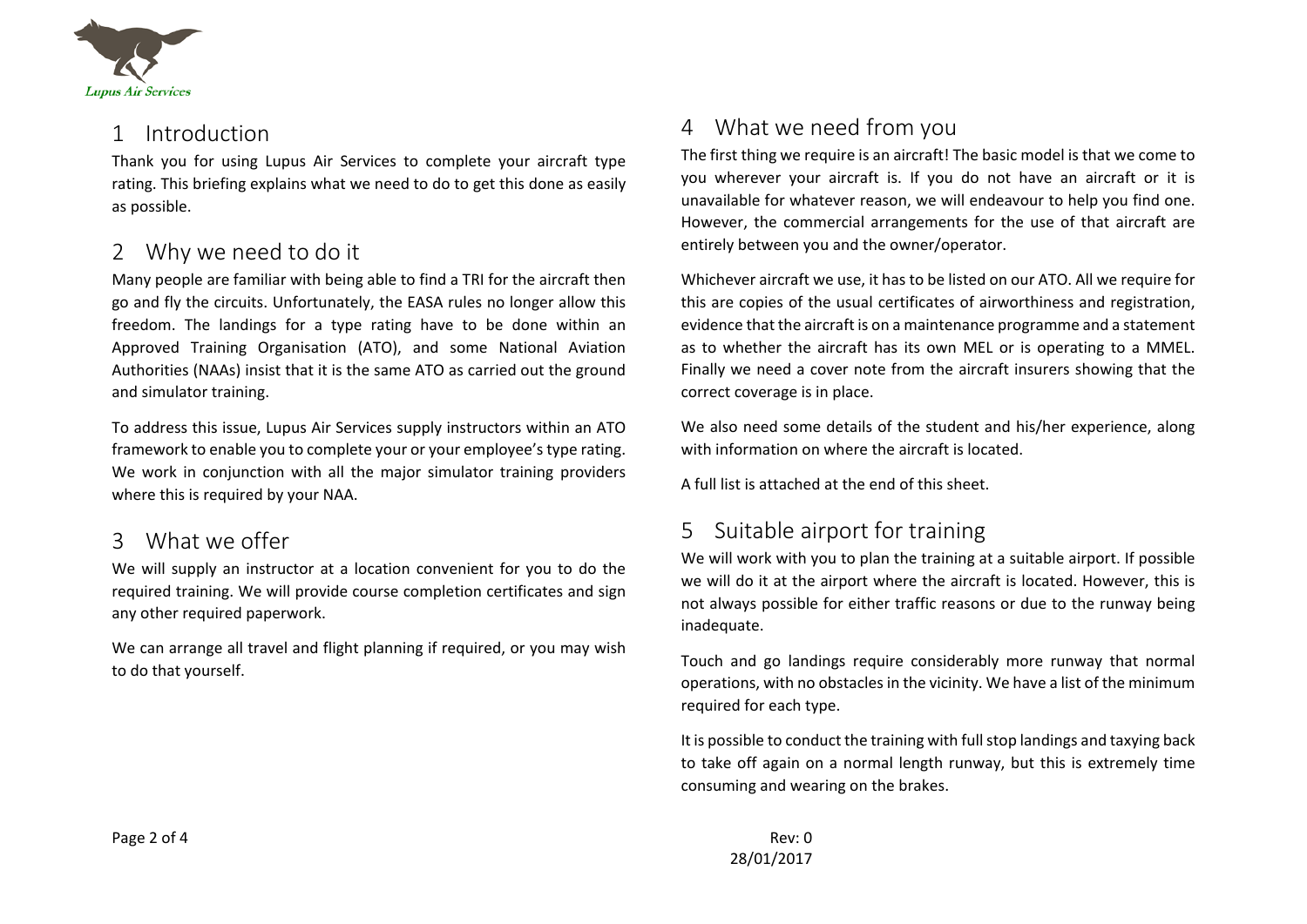

## 6 On the day

Often the student has never seen the aircraft before, they have only had the classroom and simulator training. Therefore it takes longer than normal to prepare for the flight. We schedule three hours from student and instructor meeting to getting airborne, with the aircraft required from one hour after meeting.

We have weather requirements set out in our approved operations manual that must be met for us to be able to do the landings. Generally we need 2000ft cloudbase to do visual circuits, but we can do instrument approaches down to 800 ft. These obviously take longer and are very much second choice.

The actual flight may take as little as 45 minutes if the landings can be done at the airport of departure, up to 2 hours if a long transit is required.

#### **Important note**

If we do not have the time schedule as written above available before expiry of slot, airport closure etc., or if the weather is not suitable, the training will have to be rescheduled.

## Delays or cancellations

In the event that we are unable to complete the landings on the day, we will endeavour to reschedule for as soon as possible.

If the flight is cancelled due to unavailability of your aircraft, student or a TRI supplied by you, the weather or ATC issues, then we will invoice any expenses already incurred.

If the cancellation is due to unavailability of a TRI supplied by us then we will not charge anything and any fees already paid may be either used for the rescheduled training or refunded on request.

## 8 Paperwork – getting your type rating issued

At the end of the flight when the instructor is satisfied that the student carrying out consistently safe landings he will sign a completion certificate. In addition the instructor will sign any NAA forms required if he can. Please note that some NAAs require that the form be signed by the Head of Training rather than the instructor who conducted the training, in which case this will normally be returned to you the next working day.

The time required for type rating issue once you have received the paperwork from us varies from NAA to NAA.

## 9 If you have your own instructor

If you have a TRI on staff you would obviously prefer to use him/her. This is possible by having your instructor inducted to the ATO. The induction process involves a half day of classroom training, a simulator session and then one of our standards instructors observing the first "live" training.

We do not charge for adding an instructor to the ATO, but the observed training session is charged at normal rates. Subsequently any training done for you is at a reduced rate, and if we use your TRI for third party customers we pay for his time.